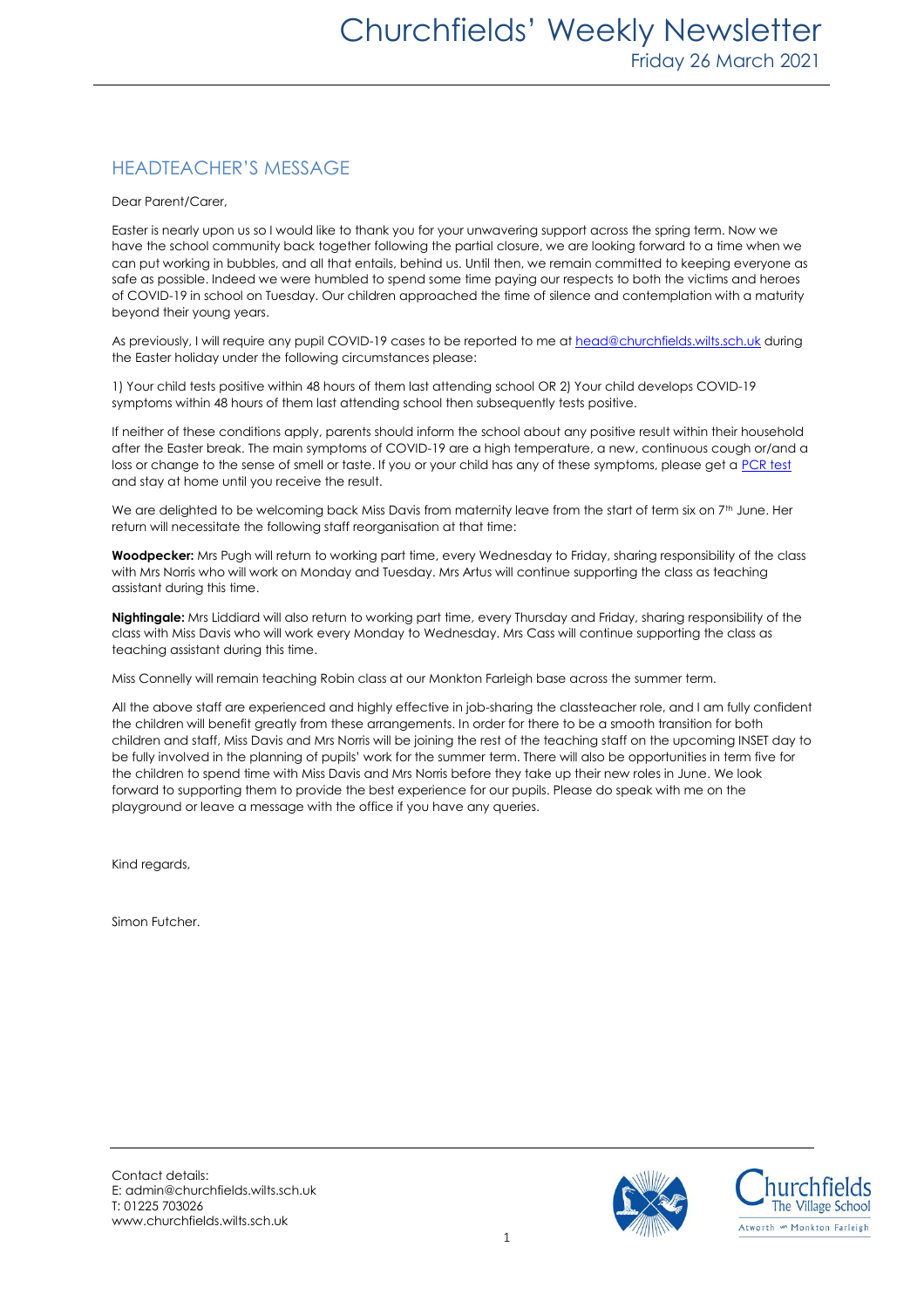## Churchfields' Weekly Newsletter Friday 26 March 2021



No gold certificates this week, but lots of people working towards one! Well done to the following mathletes:

SILVER: Teddy E, Maddox, William J, Vinnie

BRONZE: Ezra, Oliver CJ, Olivia, Florence, Teddy E, Ethan, Alexis, Maddox, Henry H, Rufus, Oliver H, Evalyn, Emily J, William J, Ted, Vinnie, Violet, Eleanor, Joseph, George P, George R, Kaan, Martha S



RELIEF Churchfields the Village school raised a whopping **£150.45** for comic relief



Congratulations to our second group of Bikeability students. We had excellent feedback from the instructors about how well you handled the bikes and how willing you were to listen to advice and improve. Well done!

### **Kingfisher class**.

What a week! Amongst many exciting learning opportunities, Kingfisher class have been busy being palaeontologists. We have been examining dinosaur bones and using these to help us answer questions about the type of dinosaurs discovered in our sand trays. We have also been creating and labelling flowers using plasticine and play dough. Mrs Genner was really impressed with all the children knew about their flowers and their awesome labels, all written independently too! Kingfishers have also been thinking about this special time of year and the Easter story. As a result we worked in small groups to create Easter gardens. The class used a range of objects including natural materials to help create these scenes. An incredible week. You should all be super proud and deserve a little rest over the weekend. Love Mrs G X X X



**Assistants** to support vulnerable children or adults travelling on Wiltshire Council contracted transport to and from school or their respective social day care services.

They are looking for Passenger Assistants across Wiltshire and thought it may be an idea to get the word out amongst Wiltshire schools to see if there are parents, carers or grandparents interested in the role. You can find out more by clickin[g Jobs at Wiltshire](https://jobs.wiltshire.gov.uk/details#/reference/CNS00770).

Contact details: E: admin@churchfields.wilts.sch.uk T: 01225 703026 www.churchfields.wilts.sch.uk



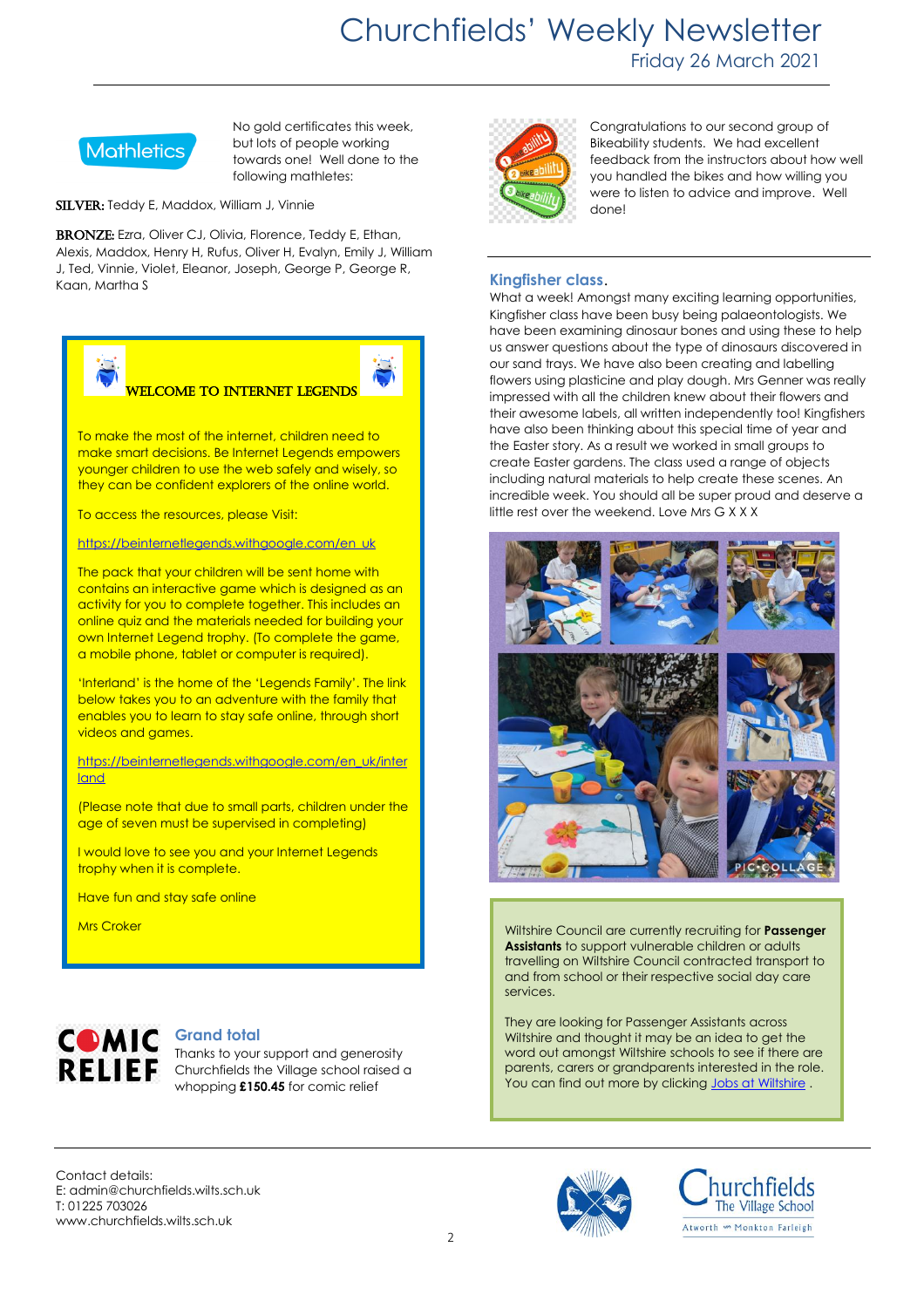| Term 4                   |                                                                              |
|--------------------------|------------------------------------------------------------------------------|
| Monday 29 March          | EYFS/KS1 Atworth<br>Easter Service Atworth St. Michael's Church<br>$1:15$ pm |
| Tuesday 30 March         | MF Easter Service St. Peter's Church<br>09:30am                              |
| Wednesday 31 March       | KS2 Atworth<br>Easter Service St. Michael's Church 1:15pm                    |
| <b>Thursday 01 April</b> | <b>INSET DAY</b>                                                             |
| Thursday 01 April        | End of Term 4                                                                |
| Term 5                   |                                                                              |
| Monday 19 April          | Start of Term 5                                                              |
| 23 April                 | Final payment date for Kilve Court residential trip                          |
| Monday 03 May            | <b>Bank Holiday (school closed)</b>                                          |
| Tuesday 11 May           | Virtual parents evening until 7pm                                            |
| Thursday 13 May          | Virtual parents evening until 6pm                                            |
| Thursday 20 May          | Fish n chips (census)                                                        |
| Friday 28 May            | End of Term 5                                                                |

Future INSET days for Academic Year 2020/2021: **Thursday 22 July and Friday 23 July**